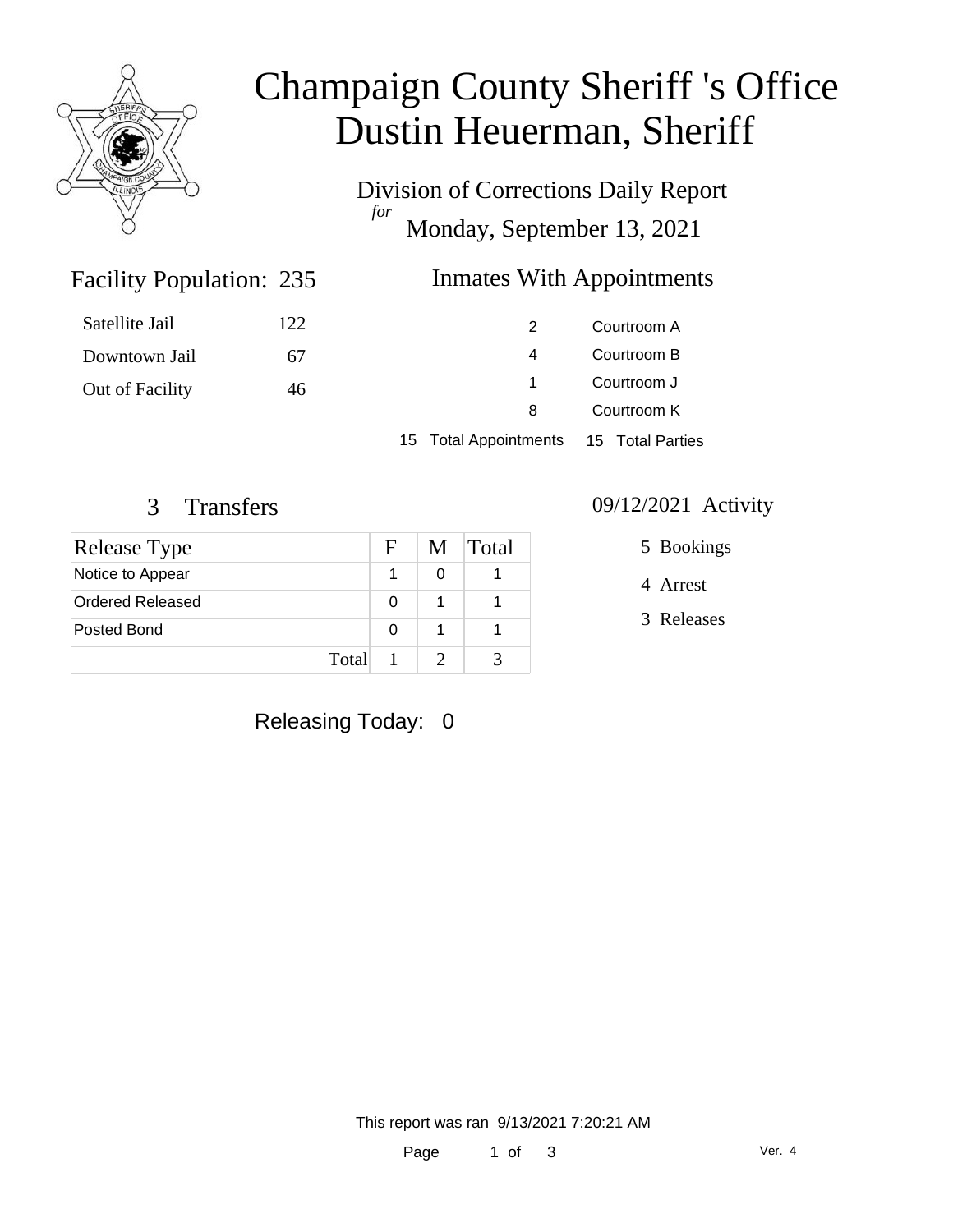

# Champaign County Sheriff 's Office Dustin Heuerman, Sheriff

Division of Corrections Daily Report *for* Monday, September 13, 2021

#### Custody Status Count

- Civil Sentenced CCCC 1
- Electronic Home Dentention 17
	- Felony Arraignment 10
		- Felony Other 2
	- Felony Pre-Sentence 5
		- Felony Pre-Trial 157
	- Felony Pre-Trial DUI 1
	- Felony Sentenced CCSO 4
	- Felony Sentenced IDOC 13
		- Hold Other 2
	- Misdemeanor Arraignment 1
		- Misdemeanor Pre-Trial 1
			- Petition to Revoke 6
			- Remanded to DHS 15
				- Total 235

This report was ran 9/13/2021 7:20:21 AM